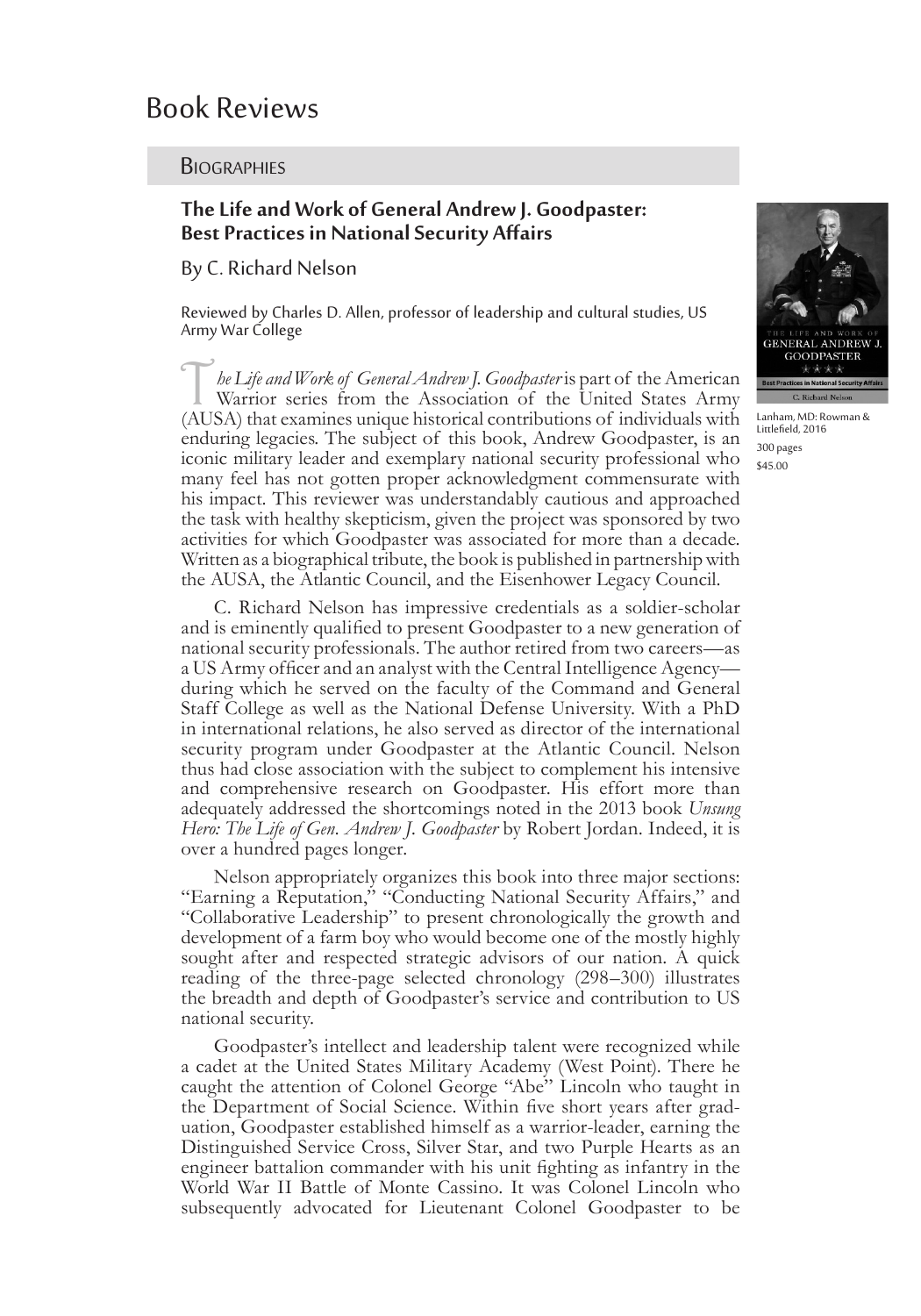assigned with him as a strategic planner for Army Chief of Staff General George C. Marshall. There he learned at the feet of the master strategic leader and thinker Marshall. For his broadening experience, Goodpaster was a member of the initial officer cohort of the "Lincoln Brigade" of soldier-scholars sent off to civilian education—within three years, he earned two masters degrees and then a PhD in international relations from Princeton.

Goodpaster's reputation for strategic thinking and staff coordination led to his selection to serve with the first Supreme Allied Commander Europe (SACEUR) General Dwight D. Eisenhower. It was Goodpaster who drafted General Order Number 1 (GO #1) by which Supreme Headquarters Allied Powers Europe (SHAPE) assumed operational control of sovereign national forces for the North Atlantic Treaty Organization. Less than two decades later, the GO #1 drafter would become the SACEUR. The SHAPE assignment was the start of a long mentoring relationship and friendship between Eisenhower and Goodpaster.

When Eisenhower became president of the United States, Goodpaster served as his staff secretary and the president's defense liaison officer. Goodpaster was clearly the progenitor of National Security Council (NSC) methods and procedures now collectively referred to as the interagency process. Subsequent to the Eisenhower administration, Goodpaster served Presidents John F. Kennedy, Lyndon B. Johnson, and Richard M. Nixon in varied capacities interspersed with traditional command and staff assignments for a military flag officer. Those assignments included commanding general of 8th Infantry Division, director of the Joint Chiefs of Staff, commandant of the National War College, deputy commander of US Military Assistance Command Vietnam, and SACEUR.

In his retirement, Goodpaster continued to serve in the arena of national policy and strategy formulation in advisory groups, commissions, academic institutions, and think tanks. This reviewer read in anticipation of discovering what else Goodpaster had been a part of. Like a strategic "Forrest Gump," Goodpaster was just off camera for Eisenhower's New Look, Kennedy and Johnson's assessment of Vietnam, Nixon's NATO-Warsaw Pact détente, and as other presidents wrestled with a new world order of the post-Cold War era as well as challenges of a new century.

In reflection, an appropriate subtitle for this book would also be *A Profile in Strategic Leadership: A Talent Well-Managed*. Goodpaster's career exemplified the frame of reference development and the metacompetencies (conceptual, technical, and interpersonal) in the *US Army War College Strategic Leadership Primer* (Gerras, 2010).

Nelson has captured the legacy of principled leadership demonstrated by Goodpaster. As Nelson offers in the preface, "Each new generation of national security officials believes they are facing challenges of unprecedented complexity and uncertainty. In retrospect, however, all challenges are similar to the extent that they all need to be well thought through" (x). This book establishes that Goodpaster, over the course of his long service to the nation, could answer in the affirmative to the question often posed by his mentor Marshall, "Are you confident that you've thought this through?" Current and future national security